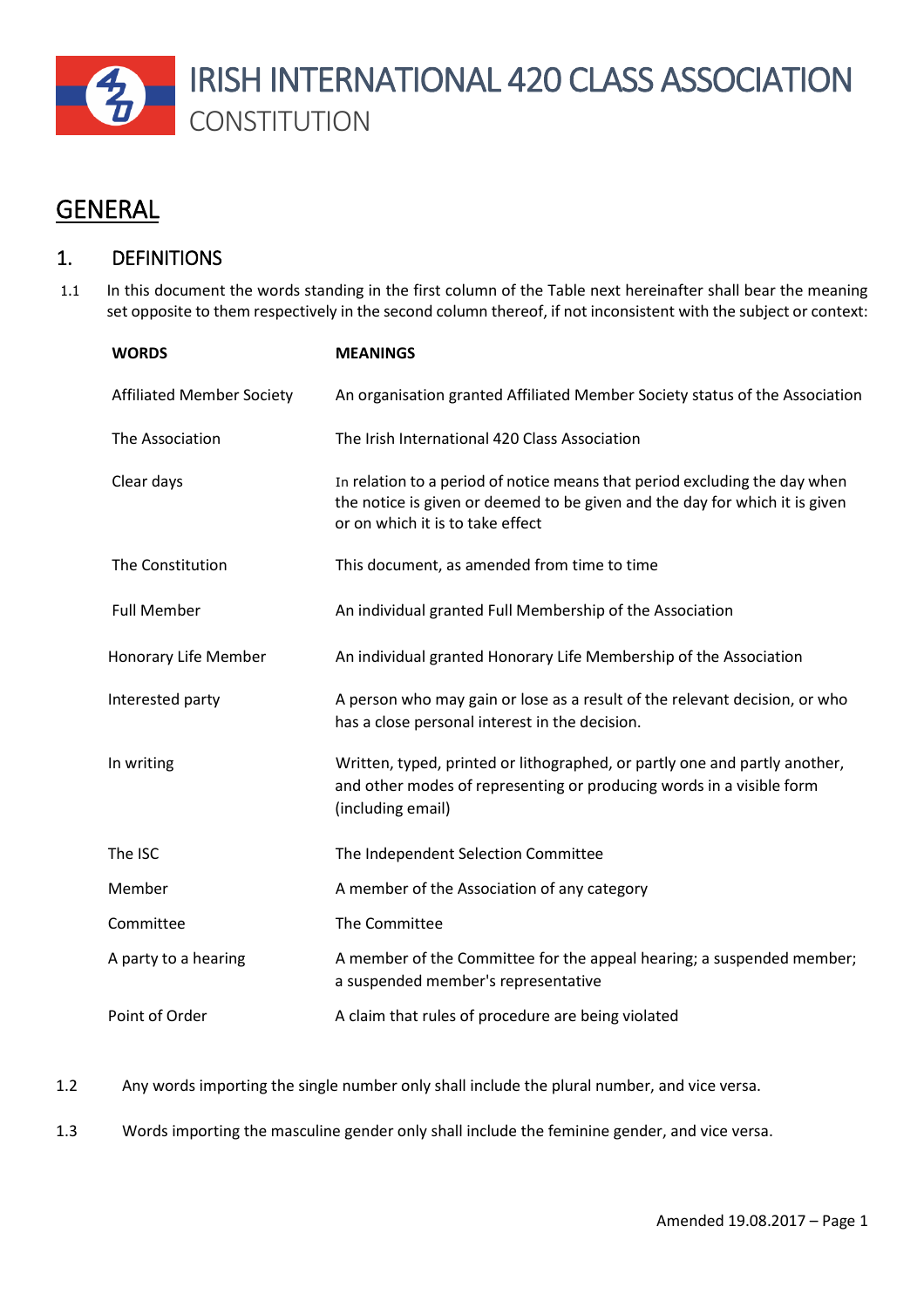

## 2. THE ASSOCIATION

- 2.1 The name of the Association shall be the 'Irish International 420 Class Association' (hereinafter the 'Association').
- 2.2 The International 420 Class emblem may be used jointly with, or separately from, the Association Logo, which may be changed by agreement of the Committee.
- 2.3 The objects of the Association shall be:
	- (a) To organise Irish Championships and other events for International 420 Class dinghies.
	- (b) To keep members informed of class events, changes to class rules and other relevant information.
	- (c) To encourage sailors to sail and race the 420, locally, nationally and internationally.
	- (d) To promote a high standard of sailing and racing, whilst upholding fair and sportsmanlike conduct both on and off the water.

## 3. TROPHIES AND AWARDS

- 3.1 A record of all Association trophies and their winners shall be kept by the Committee.
- 3.2 Youth Championship age limits shall conform to the ISAF policy at the date of the event.

# MEMBERSHIP

#### 4. FORMS OF MEMBERSHIP

- 4.1 The number of members that may be registered with the Association is unlimited.
- 4.2 Membership of the Association shall consist of the following categories:

(a) Full Member — Full membership of the Association is open to all current members of a Yacht or Sailing Club. The Yacht or Sailing Club must be affiliated to the ISA. If the right to membership is in dispute, then the matter shall be referred to the Committee, whose decision shall be final.

(b) Affiliated Member Society - Organisations such as schools and clubs may become Affiliated Member Societies. Affiliated Member Societies shall pay the same subscription rate as Full Members and will receive information as specified in clause 2.3 above. Such memberships will not permit Affiliated Member Societies or their members to vote or to participate in events.

4.3 Members of the Committee shall be Full Members of the Association for the term of their office.

#### 5. SUBSCRIPTIONS

- 5.1 There shall be an annual subscription payable on 1st January of each year by all members. The level of subscription to be paid by members shall be determined by the Committee. The increase in any year will be determined by the inflation rate of the previous year, or cumulatively for the years since the last increase was affected. Any increase in the subscription amount that exceeds these conditions shall require the passing of a motion specifying the increase at a General Meeting
- 5.2 Official membership will be recorded annually by the Association on payment of the subscription.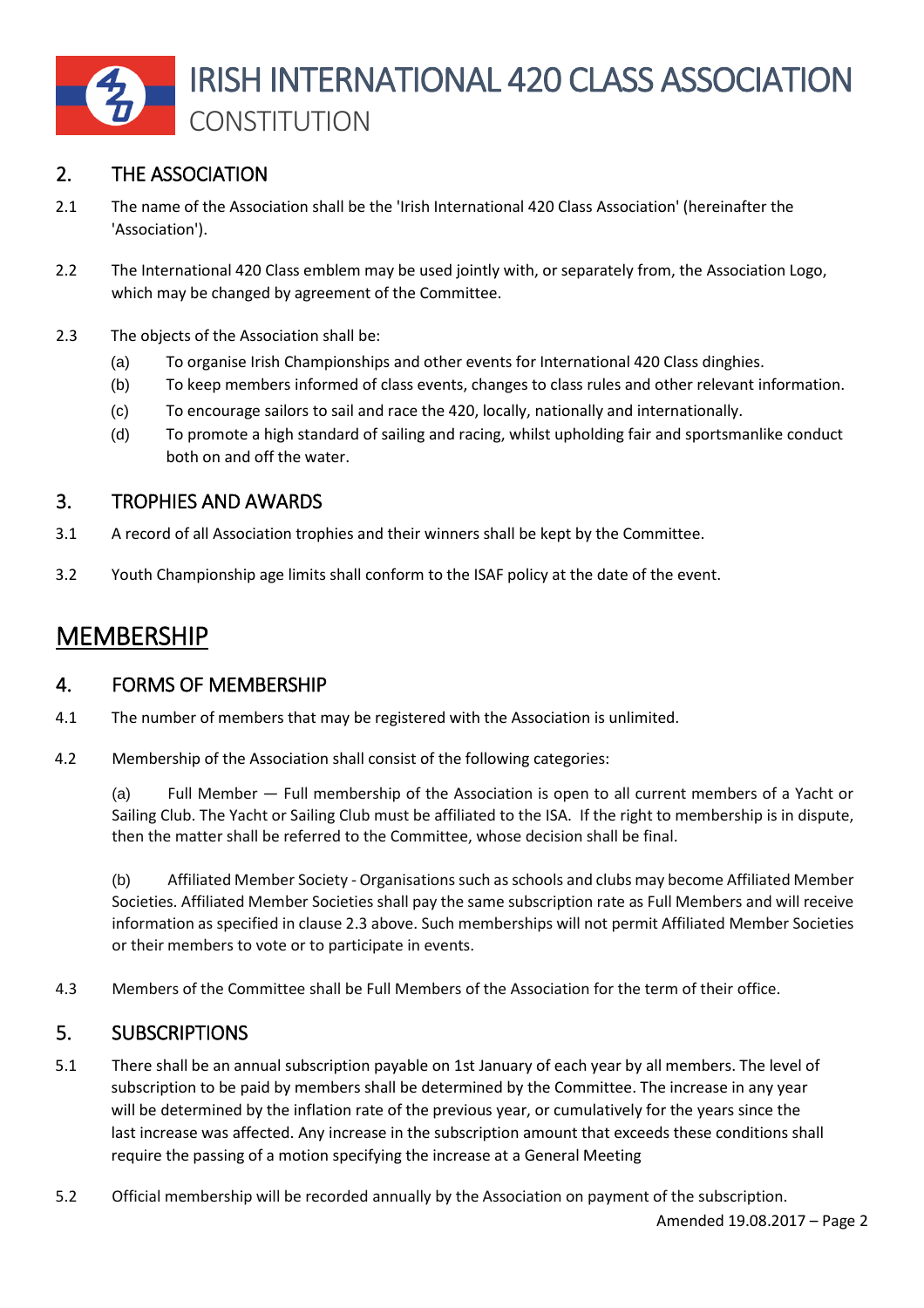5.3 Any member who has failed to pay their subscription by 1<sup>st</sup> April shall forfeit all rights of a member until such time as their subscription is paid.

## 6. MEMBERSHIP RIGHTS AND RESPONSIBILITIES

- 6.1 Only current members will be permitted to sail at Association Events
- 6.2 Only Full Members are permitted to speak or vote at Annual and Extraordinary General Meetings
- 6.3 Members of the Association are required to conduct themselves in a sportsmanlike and honourable manner at all times and to comply with the Constitution of the Association, the rules of the International 420 Class Association, the Racing Rules of Sailing and any rules or standards applying to an event or venue at which the member is present.
- 6.4 In all cases where a member gives the Association their email address, unless otherwise explicitly stated, email will be assumed to be an adequate method of contact (including for purposes of notification). The Committee shall not be held responsible for failure to notify resulting from technical or postal error.
- 6.5 All members must ensure that their 420 dinghies conform to the current International 420 Class Measurement Rules.

## 7. SUSPENSION OF MEMBERSHIP

- 7.1 The Committee may suspend or cancel any membership if, in the view of the Committee, the member breaches the Constitution of the Association, the rules of the International 420 Class Association, the Racing Rules of Sailing, or any rules or standards applying to an event or venue at which the member is present, or in the event that a member acts in such a way as to, in the view of the Committee, bring the Association into disrepute. Appeal against such suspension may be made to the Committee as specified under clause 8.
- 7.2 In the event that an Association event takes place whilst a suspension is pending appeal, the suspended member may compete, subject to the qualification that, if their appeal is unsuccessful, they will be deemed to have been disqualified from the event. All prizes, titles and rights to selection obtained during the period pending their appeal would then be forfeit.
- 7.3 The Committee may revoke a suspension at any time.
- 7.4 In the event of a suspension, no refund of the membership fee shall be possible.

## 8. APPEALS AGAINST SUSPENSION OR CANCELLATION OF MEMBERSHIP

- 8.1 If the suspended member wishes to appeal their suspension, they must notify the Committee in writing within seven days of their suspension.
- 8.2 The Committee shall form an Appeal Committee and hold an appeal hearing in the presence of the suspended member as soon as possible (and no longer than 7 days) after the appeal.
- 8.3 All parties to the hearing shall be notified of the time and place of the hearing and they shall be allowed reasonable time to prepare for the hearing.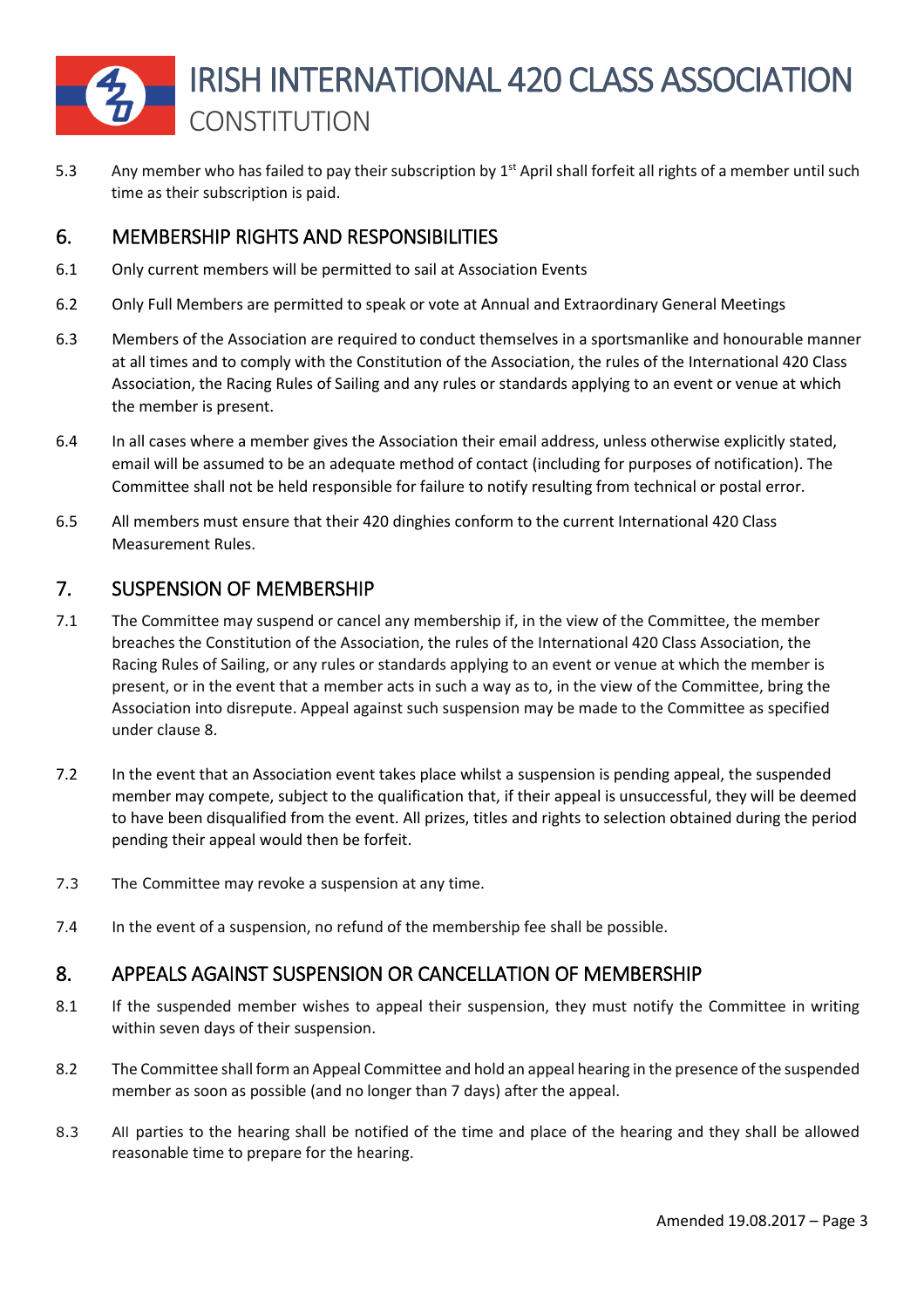- 8.4 A member of the Committee who is an interested party shall not take any part in the hearing, but may appear as a witness. A party to the hearing who believes that a member of the Committee is an interested party shall object as soon as possible.
- 8.5 In the event that no member of the Committee is eligible to hear the appeal, a tribunal of three impartial individuals, agreeable to both the Committee and the suspended member, shall be convened.
- 8.6 The Appeal Committee shall be chaired by the Chairman (or their designated representative as under clause 10.5). All remarks shall be addressed through the Chair.
- 8.7 A suspended member may choose two 'Representatives' to attend in their support and, if the member wishes, to speak on their behalf. In the event that the suspended member is under eighteen years of age, at least one of the Representatives must be a parent or guardian. With the exception of the parent or guardian, the suspended member has the right to dismiss their Representatives at any time.
- 8.8 The parties to the hearing have the right to be present throughout the hearing of all the evidence. Any witness, other than one of the parties, shall be excluded except when giving evidence. All parties are permitted to ask questions of the witnesses.
- 8.9 The Appeal Committee shall take the evidence of the parties to the hearing and of their witnesses and other evidence it considers necessary. A member of the Appeal Committee may give evidence. A party to the hearing may question any person who gives evidence. The Appeal Committee shall then find the facts and base its decision on them. The Appeal Committee has an obligation to hear any individual whose evidence they feel may contribute substantively to the outcome of the appeal. In the event a witness is unable to attend in person, they may submit a written statement to be read out by the Chair.
- 8.10 Once all the evidence has been heard, the suspended member and their Representatives must withdraw and the Appeal Committee shall make its decision.
- 8.11 After the making its decision, the Appeal Committee shall promptly inform the parties of the facts found, the decision, and the reasons for it.
- 8.12 In the event that a member's appeal against their suspension is dismissed, the member shall retain the right of appeal to the national authority, whose decision shall be final.

#### 9. RESIGNATION

- 9.1 Any member may resign their membership at any time by notifying the Committee in writing of their decision.
- 9.2 In the event of a resignation, a refund of the subscription will not be possible.

# COMMITTEE AND OFFICERS

#### 10. Members of the Committee

- 10.1 There shall be a Committee consisting of the following members:
	- The President (who may be referred to as the Chairman)
	- The Treasurer
	- The Secretary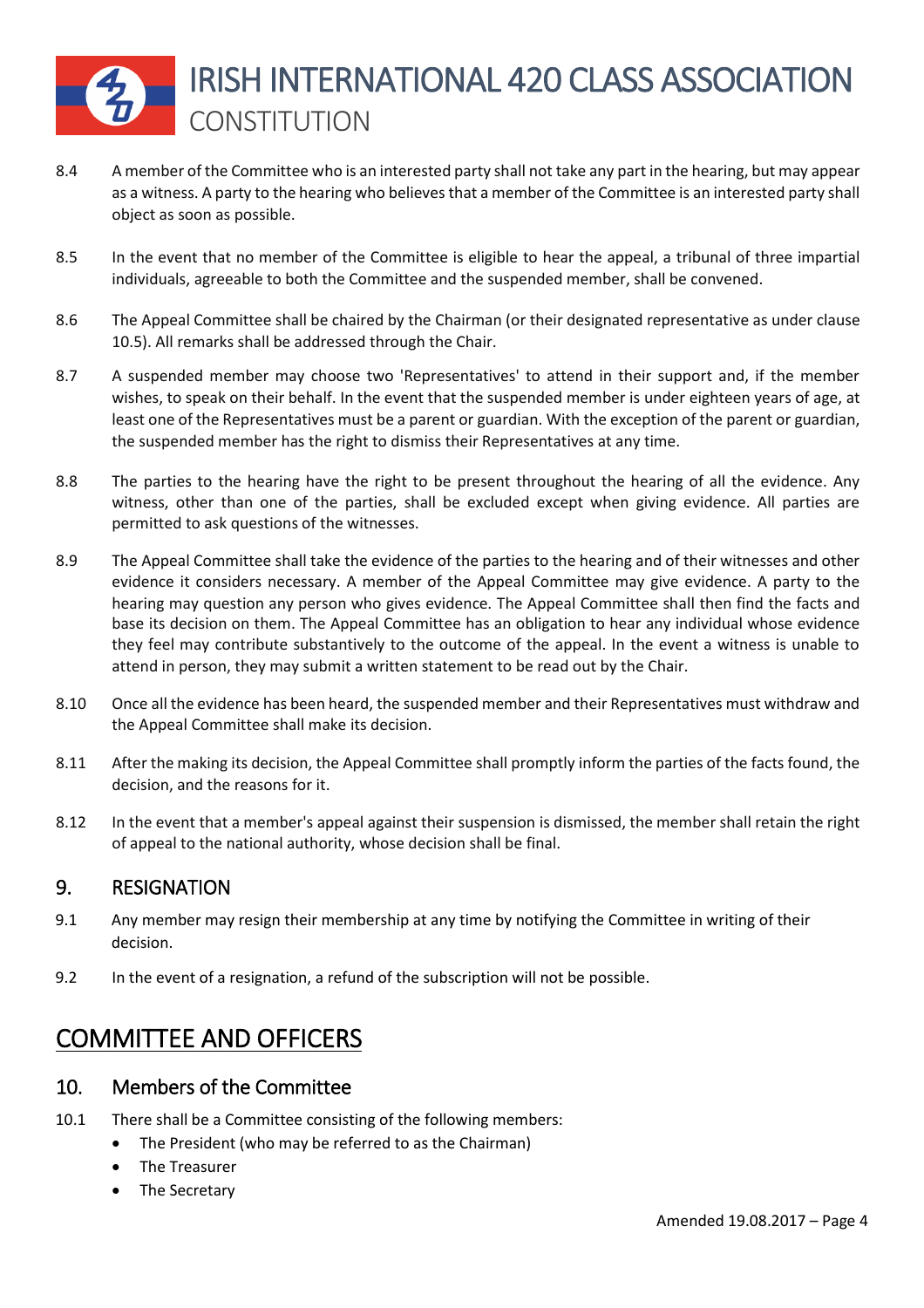

- The Technical Representative
- The Sailors' Representative
- The Training Officer
- Committee Member 1
- Committee Member 2
- 10.2 The President, the Treasurer and the Secretary shall be the Officers of the Association.
- 10.3 Members of the Committee may, by mutual consent and with the consent of the Committee, delegate specified responsibilities to each other for a specified time.
- 10.4 Any member of the Committee may resign at any time by informing the Chairman, in writing, of their decision. In the event that the Chairman wishes to resign, they shall inform the Treasurer and the Secretary in writing.
- 10.5 A member of the Committee shall be removed from office only when a vote of No Confidence in him is passed.

#### 11. COMMITTEE MEETINGS

- 11.1 The Committee shall be chaired by the Chairman. In the event that the Chairman is unable to attend a meeting of the Committee, the Chairman shall cede the Chair to another member of the Committee, as specified under clause 10.5.
- 11.2 Any member of the Committee who is an interested party may not vote on the relevant motion. If the Chair is an interested party, he must cede the Chair to another member of the Committee, as specified under clause 10.5.
- 11.3 Motions shall be binding on the Committee only if there is a quorum of five Committee members present, at least one of whom shall be an Officer.
- 11.4 Motions in the Committee require a simple majority to pass, except for those for which this constitution requires a two-thirds majority (see clause 13.3).
- 11.5 If a motion requires a simple majority to pass, it shall pass if the number of votes for it exceeds the numbers of votes against. Abstentions shall be recorded but shall not affect the result of the vote.
- 11.6 Unless they have declared a vested interested and therefore ceded the Chair, the Chairman shall exercise a casting vote in the event of a tie in a Committee vote. If necessary, the motion shall be delayed in order to obtain the casting vote of the Chairman (which may, with the consent of the Committee, be given by proxy, phone, email or post.)
- 11.7 In the event that all members of the Committee consent, a vote may be taken on an Committee motion without convening a meeting. In such a case, the Chair shall receive votes of Committee members via post, email or telephone. Unless explicitly stated the consent of a Committee member to such a process shall not be taken as consent for future voting in this manner.
- 11.8 Any decision taken by the Committee may be overturned by a two-thirds vote of the membership (as laid down in clause 25.4) at a properly convened General Meeting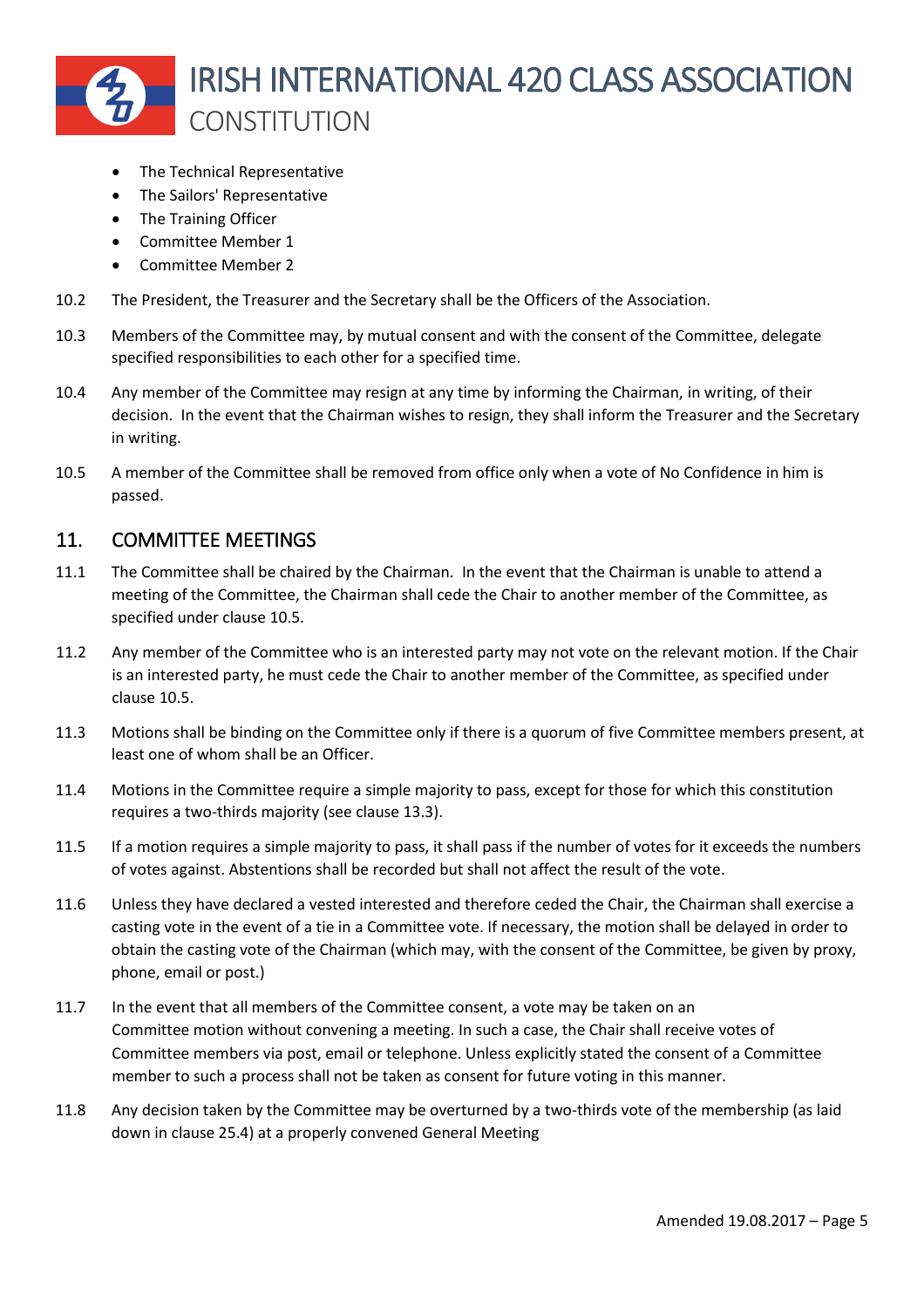

#### 12. MANDATES

- 12.1 When the Association has expressed its policy by accepting any motion, it shall be mandatory for all Committee members to give full expression to this policy at any meeting which they attend ex officio.
- 12.2 If it is clear that the failure of a motion is an explicit expression of Association policy then it shall be mandatory for all Committee members to give full expression to this policy at any meeting which they attend ex officio.
- 12.3 The Association (via the members and Committee) can mandate any Committee member to vote in accordance with its wishes and to give full expression to Association policy at any meeting which they attend ex officio.
- 12.4 Committee members are mandatable to represent the Association's interests within the scope of their job descriptions as they appear in Committee Roles (Appendix A).
- 12.5 All costs reasonably incurred by Committee members when fulfilling a mandate will be met by the Association, within the constraints of the budget.

#### 13. AMENDMENTS TO THE CONSTITUTION AND STANDING ORDERS

- 13.1 The Constitution may be amended subject to the passing of a motion with a two-thirds majority at a General Meeting (according to the terms specified under clause 25.4.)
- 13.2 Notification of proposed changes to the constitution must be made at least 28 days prior to the General Meeting at which the relevant motion will be proposed.
- 13.3 Standing Orders may be established or amended subject to the passing of a motion with a two-thirds majority at an NMC meeting (as laid down in clause 11.5).

#### 14. FINANCES

- 14.1 The Officers of the Association shall be the co-signatories to the Association accounts.
- 14.2 Any single expenditure in excess of €1,000 shall require the prior approval of the Committee.
- 14.3 Any single expenditure in excess of €500 shall require the signatures of two of the Officers.
- 14.4 The Treasurer shall present at the AGM an Income and Expenditure account for the preceding year ending 31<sup>st</sup> December, together with an accurate Balance Sheet.
- 14.5 The Financial Year will be  $1<sup>st</sup>$  January to  $31<sup>st</sup>$  December.

# GENERAL MEETINGS

#### 15. TIMETABLE OF MEETINGS

- 15.1 The Association shall hold an Annual General Meeting (AGM) in every calendar year at such time and place as may be determined by the Committee and shall specify the meeting as such in the notices calling it.
- 15.2 The Chairman shall advertise the meeting at least twenty-one days in advance and shall receive motions to be discussed until 12.00 midnight eight clear days prior to the meeting.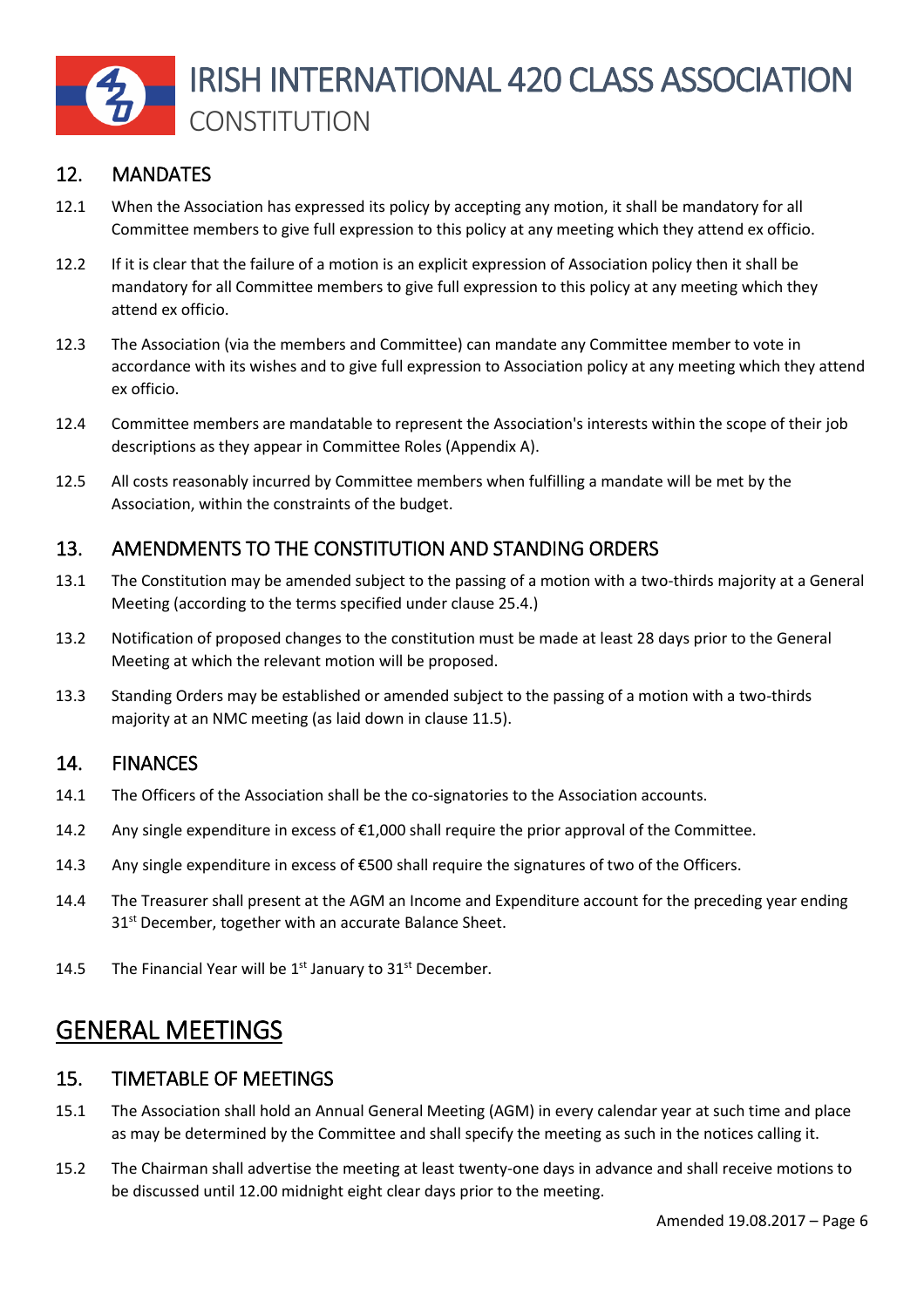

15.3 Members will be notified of the agenda for each meeting by 12.00 midnight seven clear days prior to the meeting.

## 16. EXTRAORDINARY GENERAL MEETINGS

- 16.1 The Chairman shall have discretionary power to convene an Extraordinary General Meeting (EGM) at any time. The Chairman must convene an EGM if requested by any member of the Association, provided that this member shall produce the signatures of 20% of the membership including his own in support of the calling of such a meeting.
- 16.2 The procedure for notification and conduct of EGMs shall be the same as for the AGM except that there shall be no minutes read from the previous meeting, nor any presentation of accounts or Committee Reports.

## 17. ORDER OF MEETINGS

- 17.1 Meetings shall take the following order: apologies; the reading of the minutes, followed by objections to the minutes; when any and all objections have been settled in accordance with 17.2, the signing of the minutes by the Chair; Committee reports of and questions to the Committee; the announcement of elected members of the Committee; the motions, Priority and then Simple. In Annual General Meetings, the election of the Committee shall, where necessary, follow the reports and questions to the Committee.
- 17.2 The Chair shall either uphold or reject any objection to the minutes; his decision may be overturned by a two-thirds majority against his ruling, following a procedural motion challenging that ruling.
- 17.3 The Chair may alter the order of the meeting at his discretion; his decision may be overturned by a twothirds majority against his ruling, following a procedural motion challenging that ruling.

#### 18. MOTIONS

- 18.1 Motions shall be divided into two separate categories, Priority and Simple. Priority motions shall be taken first; they shall include any motion to amend the Constitution, any motion concerning matters coming within the Standing Orders of NMC member, any motion relating to the expenditure of Association funds, and any motion that the Committee decides should have priority status.
- 18.2 Any Full Member may propose a motion, provided that he has another Full Member as a seconder, and that the motion meets the conditions outlined in clause 15.2 above.
- 18.3 Any motion falls in the absence of its proposer and seconder, unless they nominate a deputy and notify the Chair in writing prior to the start of the meeting.
- 18.4 A motion may be withdrawn by the proposer (or seconder in the proposer's absence) provided debate has not commenced. Once debate has commenced a motion can only be withdrawn in accordance with a procedural motion as defined in clause 20 below.
- 18.5 The Chair shall ask directly after the reading of each motion whether any member present wishes to oppose the motion or ask any questions of the proposer. If no member so wishes, then the motion shall be automatically passed without debate.

## 19. POINTS OF INFORMATION AND ORDER

19.1 If a motion has not passed without debate as provided for in 18.5 there shall be a period of short factual questions to the proposer by other members of the Association present. When there are no further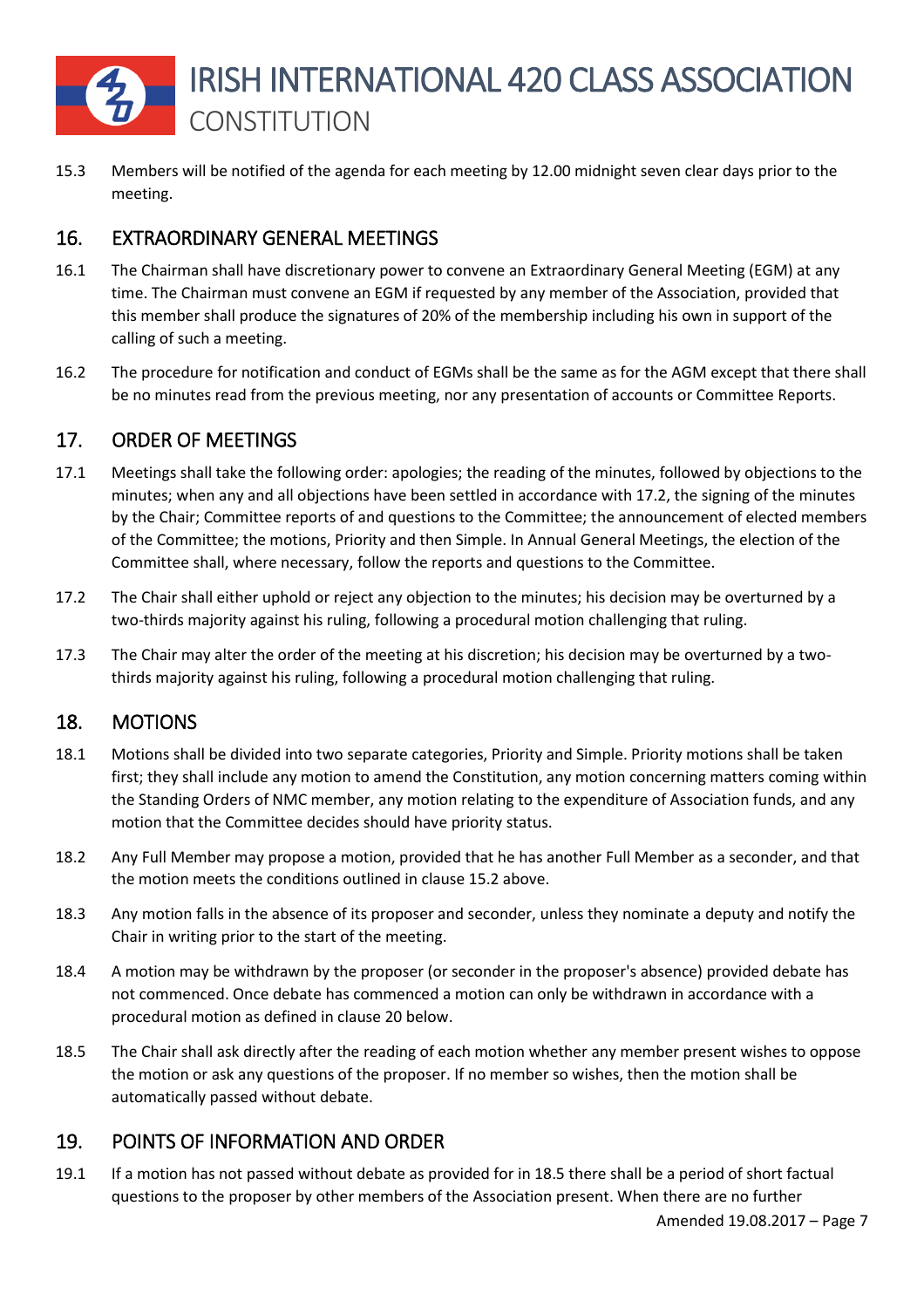questions for the proposer, the chair shall ask whether any member wishes to oppose the motion. If no member so wishes, then the motion shall be automatically passed without debate.

- 19.2 If a motion has not passed without debate as provided for in 18.5 and 19.1, debate on the motion shall commence. The proposer of the motion shall give a short speech in proposition of the motion. The motion will then be open to debate as specified in clause 21.
- 19.3 Points of Order have precedence over all other business, but they may not be raised during a vote, unless relating to the conduct of that vote.
- 19.4 Points of Order shall have priority in the following order: a request for a quorum count, a request for a ruling from the Chair, e. g. on controversiality or on a Guest Speaker, a request for a recount, other Points of Order.

## 20. PROCEDURAL MOTIONS

- 20.1 Procedural motions have precedence over all other business except Points of Order, but may not be raised during a speech or vote.
- 20.2 There shall be the following procedural motions, which are listed in order of priority:
	- (a)that the status of a motion be changed, and thus it should be taken next (this may only be raised between motions).
	- (b) that the Chair's ruling, e. g. on controversiality be overturned.
	- (c) that a motion be not put.
	- (d) that a motion be now put, i.e. that the meeting now come to a vote.
	- (e) that a motion be taken in parts, to be specified by the proposer of the procedural motion.
- 20.3 Every procedural motion must have a proposer and seconder; debate shall be confined to one speech for the procedural motion, and one speech against.
- 20.4 The overturning of a Chair's ruling requires a two-thirds majority (except as in 24.3 below). The outcome of other procedural motions shall be decided by a simple majority.

#### 21. DEBATE

- 21.1 Any Full Member is entitled to speak on a motion, provided that:
	- (a) the vote on the motion is not already in progress or been taken.
	- (b) a procedural motion that the motion be not put, or that the meeting come to a vote, has not been passed.
	- (c) if an amendment is before the Association, remarks are confined to this amendment (d) he is called by the Chair to speak.
- 21.2 Members shall refrain from obstructing the constitutional proceedings of the Association and must not use force or intimidation to prevent another Association member from voting or expressing a point of view. In the event that a Member fails to observe these conditions, he will be asked to leave the meeting.

#### 22. GUEST SPEAKERS

22.1 Any Full Member, provided that he has a seconder, may propose that a member of another category or a non-member may be a Guest Speaker in a meeting.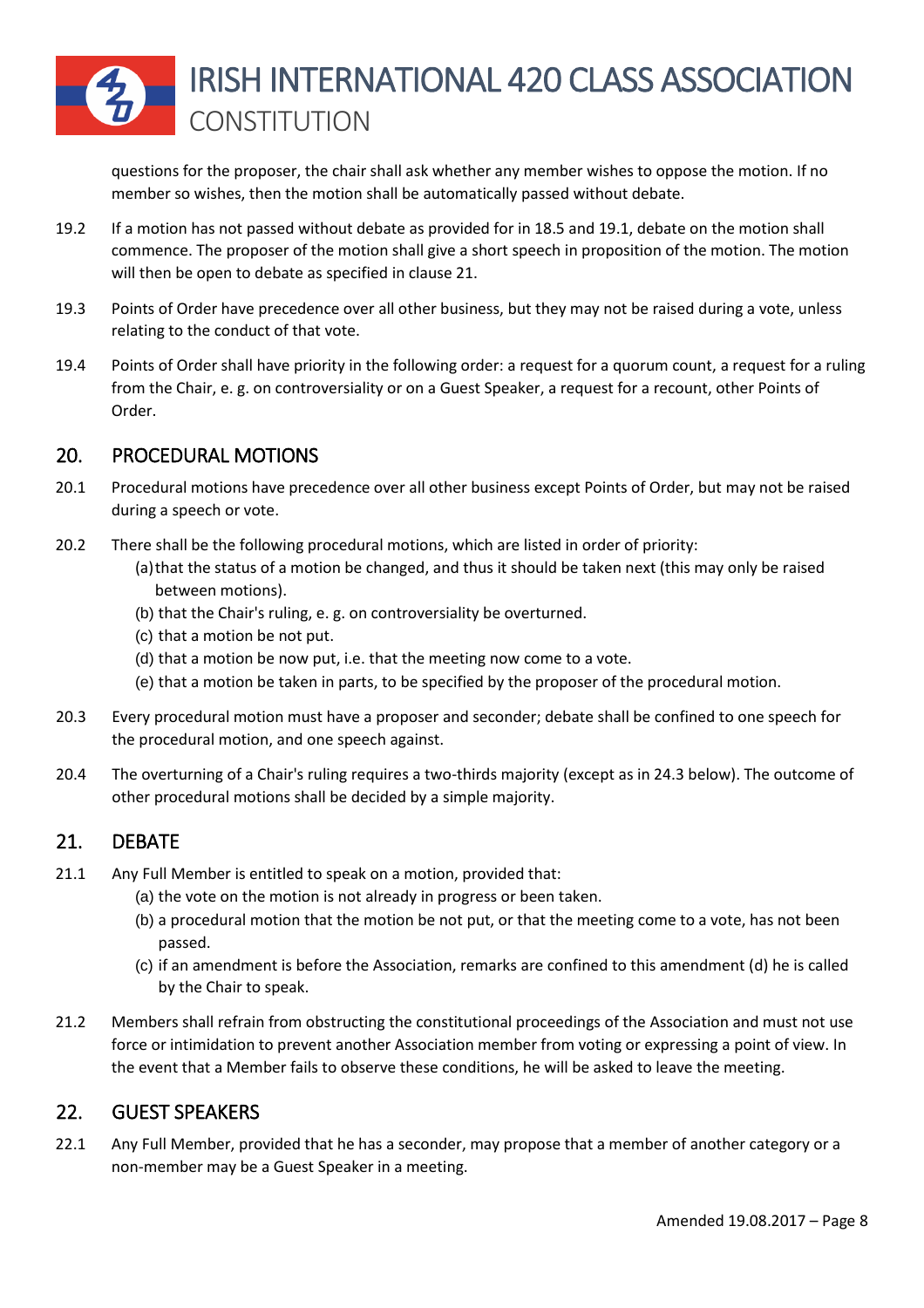

22.2 The Guest's right to speak shall be put to a simple majority vote.

#### 23. AMENDMENTS

- 23.1 Any Full Member may propose an amendment to a motion, provided that he has a seconder.
- 23.2 If the proposer of the substantive motion accepts an amendment, that amendment automatically becomes part of the original proposer's motion.
- 23.3 If the proposer of the substantive motion does not accept an amendment, then a debate confined to the amendment ensues; if the amendment is subsequently passed, then the proposer of the amendment is now deemed proposer of the substantive motion.
- 23.4 There can be no amendment to an amendment that is still being debated.

#### 24. CONTROVERSIALITY

- 24.1 An amendment shall not be discussed or voted upon, if the Chair declares it to be controversial.
- 24.2 The Chair may at his discretion declare an amendment to be controversial if, in his opinion, it cannot reasonably be expected to have arisen in a debate/discussion on the topic area with which the original motion was concerned.
- 24.3 The Chair must declare an amendment controversial if, on his refusal to declare it controversial, one third or more of those present and eligible to vote oppose its discussion.
- 24.4 The Chair must declare an amendment admissible if, on his ruling it is controversial, two thirds or more of those voting approve its discussion.

#### 25. RESOLUTION OF MOTIONS

- 25.1 Motions shall be binding on the Association if and only if there is a quorum of 15% of the members present or voting via post, email or proxy. The meeting shall be presumed quorate unless a Full Member present at the meeting requests a quorum count.
- 25.2 If all members wishing to speak on a motion have done so, or if a procedural motion to come to a vote has been passed, the Chair shall call the meeting to a vote. Full Members present raise their hands to vote for the motion, vote against, and abstain, in turn. The Chair shall be responsible for the counting of the votes. The Chair may delegate any individual to assist with the counting.
- 25.3 Members may vote in person, as specified in clause 25.2, by proxy, by post or by email. If a member wishes to appoint a proxy then they must notify the Chair in writing prior to the start of the relevant meeting. Any member may act as a proxy. Postal or email votes must be received by the start of the relevant meeting.
- 25.4 If a motion requires a simple majority to pass, it shall pass if the number of votes for it exceeds the numbers of votes against. Abstentions shall be recorded but shall not affect the result of the vote. If a motion requires a two-thirds majority to pass, it shall pass if the number of votes for it is at least two-thirds of the number of members present (or voting by proxy, post or email) and entitled to vote. Motions not passing by the required majority shall fall. The Chair must ensure that all present at the meeting understand the voting and resolution procedure prior to the vote commencing, particularly in the case of motions that are not resolved by a simple majority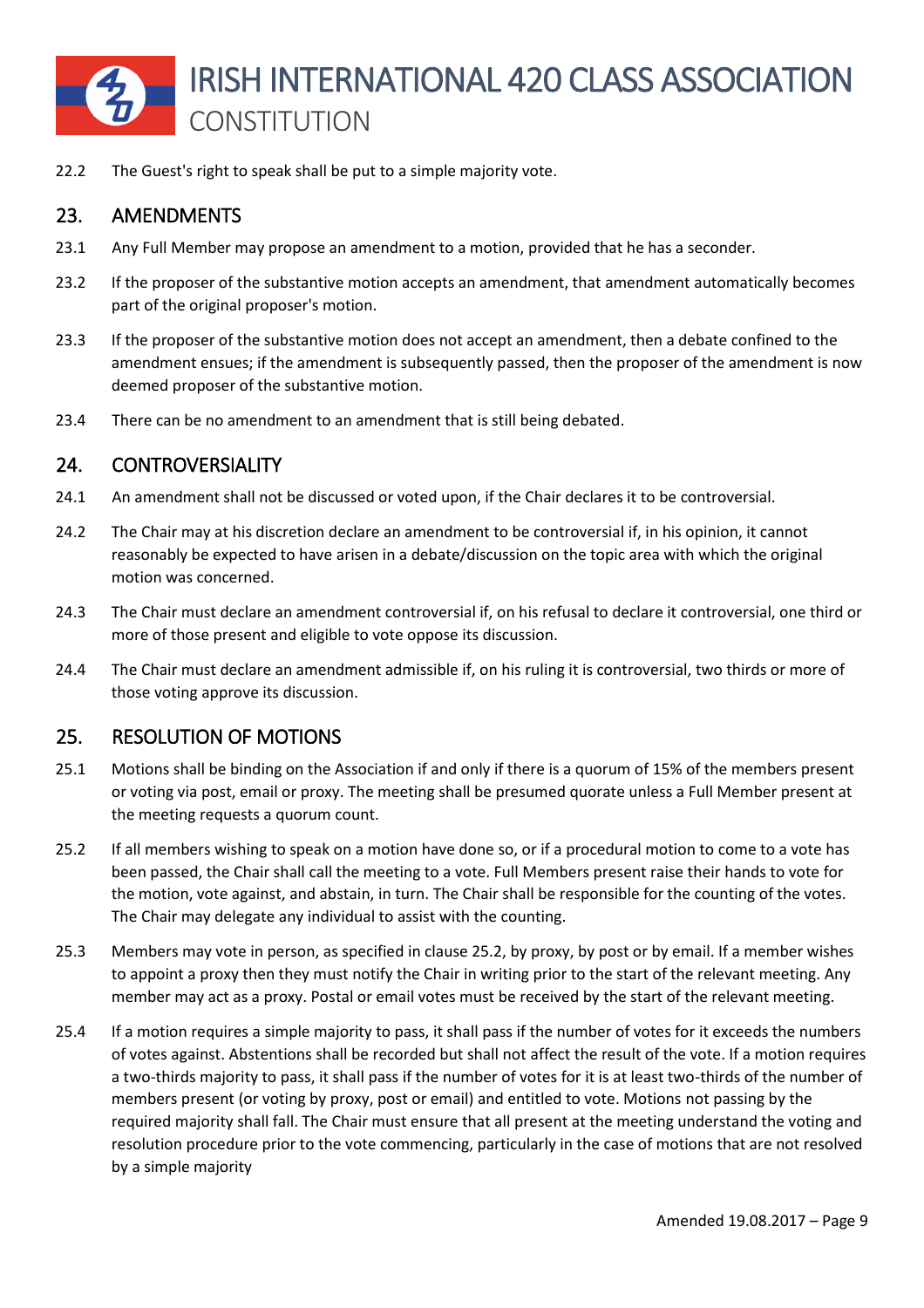

- 25.5 Motions require a simple majority to pass, except for those for which this constitution requires a two-thirds majority.
- 25.6 Any member may raise a Point of Order, requesting a recount, provided that he has the support of ten other members.
- 25.7 Any Full Member present, provided he has a seconder, may propose a secret ballot as a method of resolution of motions that he deems controversial. If a third of those members present support this judgement then a secret ballot shall be used.

## 26. THE CHAIR, SECRETARY AND SAILORS' REPRESENTATIVE

- 26.1 All remarks at a General Meeting must be addressed through the Chair, and the authority of the Chair must be respected.
- 26.2 Any member, provided he has a seconder, may make a Point of Order, challenging the Chair's neutrality. If the Chair deems himself biased, he is replaced by another Committee member. If the Chair rules himself neutral, he cedes the Chair to another Committee member, and the challenger speaks against his neutrality, and the original Chair speaks for it. The new Chair then calls the meeting to a yote: if less than two thirds of those voting support the challenger, the challenged resumes the Chair; if two thirds or more support the challenger, the new Chair remains for the remainder of the motion under discussion.
- 26.3 The Chairman shall chair all meetings (subject to clause 26.2). In the event that the Chairman is unable to attend a General Meeting, the Chairman shall cede the Chair to another member of the NMC as specified under clause 10.5.
- 26.4 The Secretary shall keep the minutes and assist the Chair.
- 26.5 The Chair shall have a casting vote in the event of a tied vote on a procedural motion or Point of Order (except on a vote challenging the impartiality of the Chair as provided for under clause 22.3 when the Sailors' Representative shall have a casting vote.)
- 26.6 The Sailors' Representative shall have a casting vote in the event of a tied vote on any motion (except procedural motions and Points of Order, as provided for under clause 26.5 above.)

#### 27. RE-OPENING DEBATE

27.1 No decision of the Association determined by vote on a motion at a General Meeting shall be reopened for discussion until two months have elapsed since the meeting at which it was taken, unless a petition to reopen discussion is presented to the Chairman bearing the signatures of 20% of the membership, no sooner than one week after the original decision has been taken. This process shall be allowed only once in a year on any particular issue.

# ELECTORAL REGULATIONS

#### 28. GENERAL

- 28.1 Ordinary elections for all Committee members shall take place at the AGM.
- 28.2 The term of office of all Committee members shall be one year.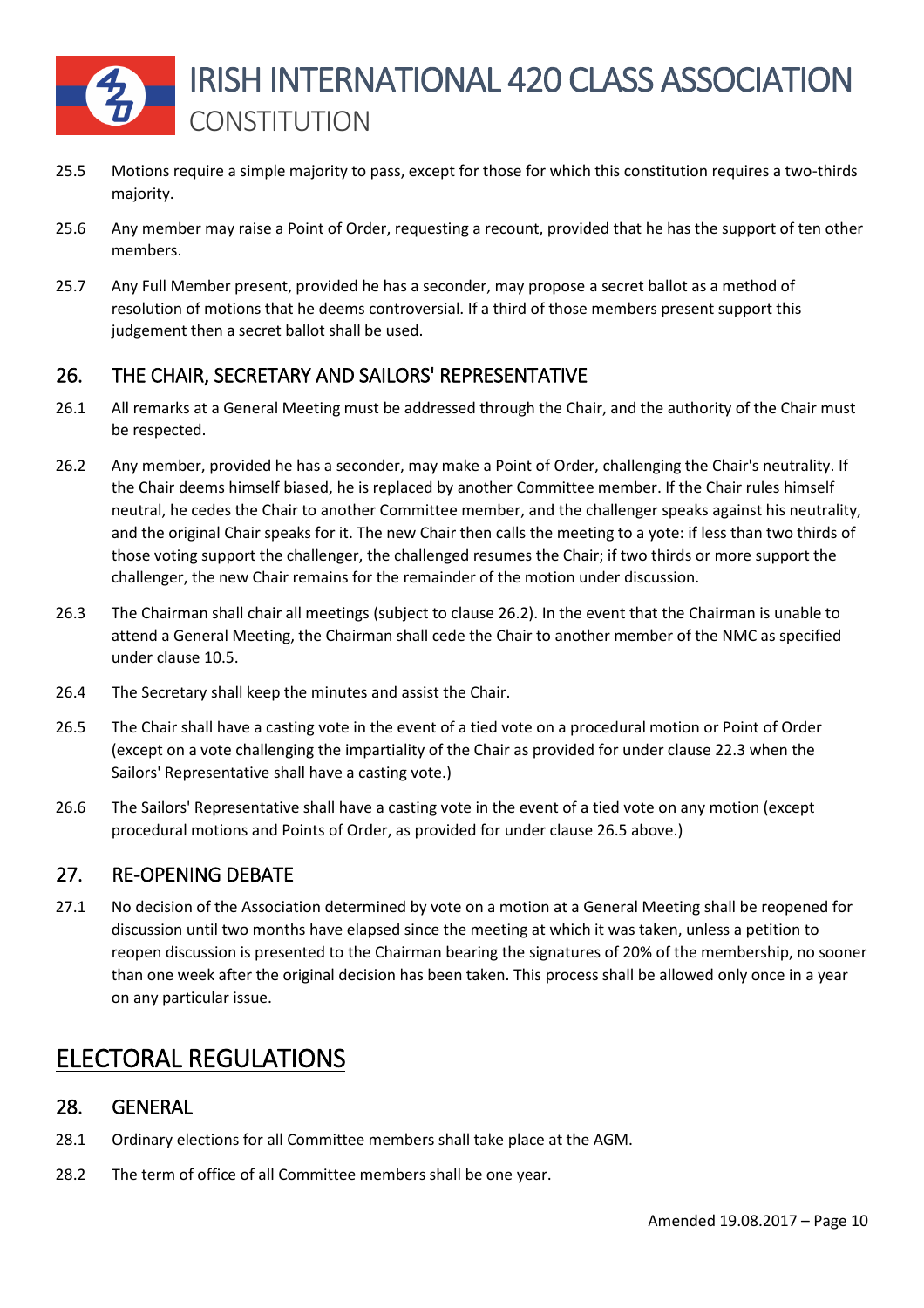- 28.3 Members of the Committee may serve for no more than 5 consecutive terms.
- 28.4 Those persons elected or co-opted to the Committee at a time different from that stated in 28.1 must resign at the time that those whom they replaced would have ended their term of office.
- 28.5 Any Committee member may stand for re-election at the end of his/her term of office (subject to 28.3).
- 28.6 The Association Chairman may organise an EGM for the purposes of holding byelection at any time at his discretion in the event of a Committee post not being occupied.
- 28.7 Any Committee member may stand for re-election at the end of his/her term of office (subject to 28.3).
- 28.8 The Association Chairman may organise an EGM for the purposes of holding by-election at any time at his discretion in the event of a Committee post not being occupied.
- 28.9 In the event of any of the posts on the Committee standing vacant the Committee may co-opt someone to fill the post. Any elected member of the Committee may, with the consent of the Committee, assume a vacant post.
- 28.10 If at the time nominations to the Committee close, no nominations have been received for any of the posts, the outgoing Committee shall have the power to re-open nominations for the purposes of holding a byelection at a time to be determined by the outgoing Committee. In the event that any of the posts are contested, the by-election shall be conducted by a vote of all the members of the outgoing Committee.

#### 29. RETURNING OFFICER

- 29.1 The Committee shall appoint a Returning Officer.
- 29.2 The Returning Officer may vote in any election, but must otherwise maintain strict neutrality in all matters pertaining to the election or referendum.

#### 30. NOMINATIONS

- 30.1 The Returning Officer shall advertise for nominations for elections at least seven clear days before the election takes place. Notification of elections in a General Meeting agenda shall be deemed an adequate advertisement for nominations.
- 30.2 Nominations for Committee elections shall close at the specified time of the opening of the AGM.

#### 31. ELIGIBILITY

- 31.1 Only members of the Association who have sailed in an Association event may stand for the post of Sailors' Representative.
- 31.2 Except as provided for in clauses 28.3 and 31.1 any individual may stand for any post provided that he is proposed and seconded by Association members.
- 31.3 No individual may at any time hold more than one of the posts on the Committee (apart from those circumstances outlined in clauses 10.5 and 28.7).
- 31.4 No individual may stand for more than one post on the Committee.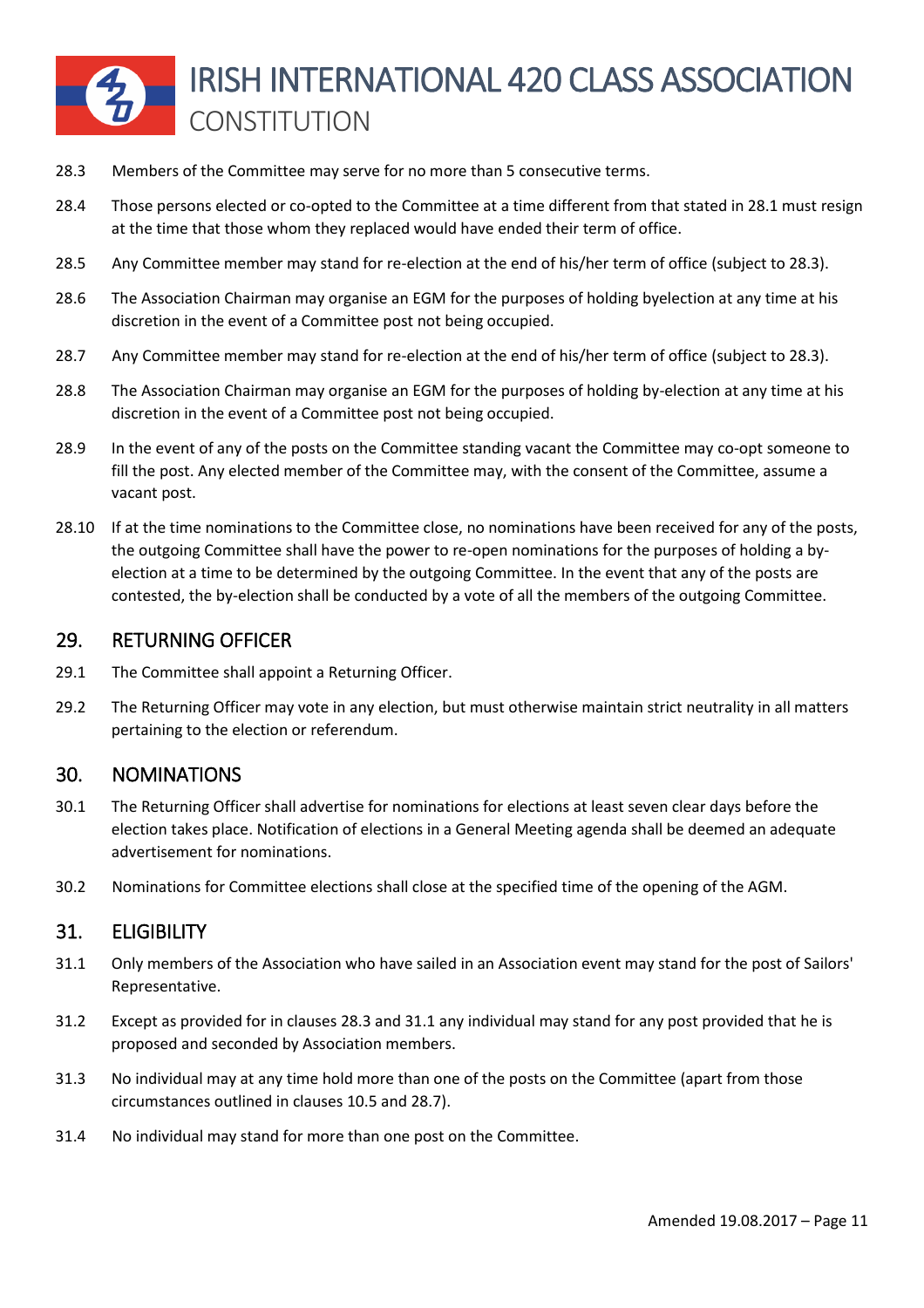

#### 32. ELECTIONEERING

- 32.1 Candidates shall be permitted to produce publicity material.
- 32.2 Candidates may not mention other candidates or include deliberate falsehoods in their publicity material.
- 32.3 Candidates or their supporters may not remove, deface, or obscure other candidates' publicity materials. Illegal publicity materials should instead be reported to the Returning Officer, who shall have the right to remove them.
- 32.4 Bribery or intimidation of voters, candidates or the Returning Officer shall be considered an electoral offence.
- 32.5 Electoral offences will be resolved by the Returning Officer; removal of candidacy shall be subject to the Committee's approval.

#### 33. CONDUCT OF ELECTIONS

- 33.1 Except in the case of a by-election, elections shall be held at the AGM following the reports of and questions to the Committee. If a post is uncontested, then the candidate shall be automatically elected.
- 33.2 For the period of the election, the Returning Officer shall chair the meeting.
- 33.3 In the event that a post is contested, the election of posts shall take place in the following order:
	- (a) The President (who may be referred to as the Chairman)
	- (b) The Treasurer
	- (c) The Secretary
	- (d) The Sailors' Representative
	- (e) The Technical Representative
	- (f) The Training Officer
	- (g) Committee Member 1
	- (h) Committee Member 2
- 33.4 For each post, in the order specified in clause 33.3, the election shall take the following order:
	- (a) Each candidate may, if they wish, make a short statement (of no more than 2 minutes) in support of their candidacy. In the event that a candidate is unable to attend, they may send a written statement, to be read out by the Returning Officer.
	- (b) Full Members shall be able to ask questions of the candidates. All questions must be addressed to all candidates through the Returning Officer, and each candidate must be given an equal opportunity to speak on every question. The chair shall have the right to rule out of order any question he deems to be irrelevant, offensive or implicitly aimed at a particular candidate, unless this ruling is overturned by a two-thirds majority of those members present. It is the responsibility of the Returning Officer that each candidate as far as possible is heard in silence. The hustings must be conducted in a fair and orderly fashion.
	- (c) When all questions have been heard, the Returning Officer shall then conduct the vote.
- 33.5 Voting and the conduct of the election portion of the meeting shall take place according to the ordinary rules of a General Meeting, except that members shall be asked to vote for specific candidates, instead of for and against. Abstentions shall be recorded, but shall not affect the result of the vote.